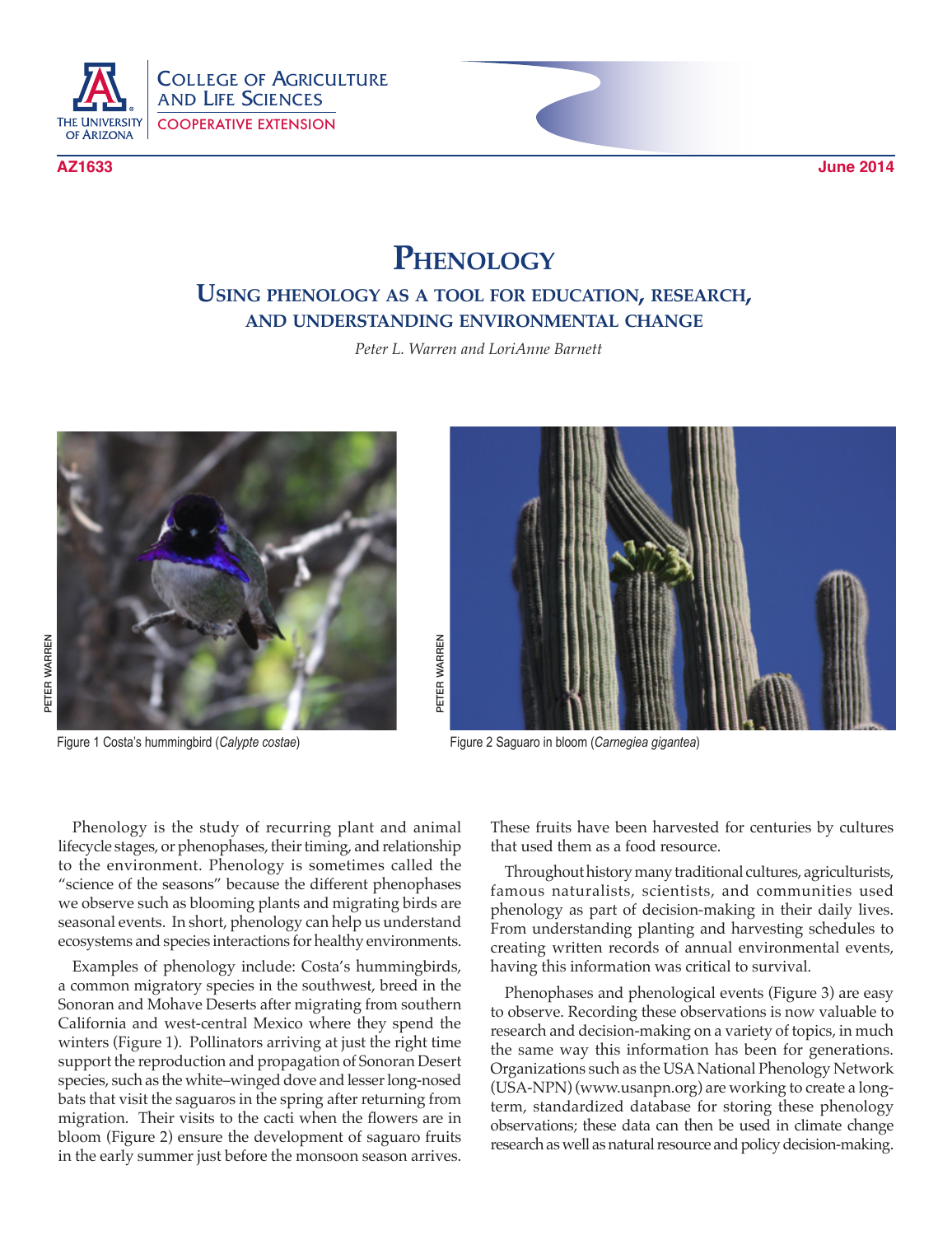

Figure 3 Seasonal phenophases of plants

Phenological patterns are important economically and biologically and are sensitive to climate change. The National Climate Assessment of 2014 reports that "forest disturbances caused by insects and pathogens are altered by climate changes due to factors such as increased tree stress, shifting phenology, and altered insect and pathogen lifecycles. "1 The US Environmental Protection Agency states, "because of their close connection with climate, the timing of phenological events can be used as an indicator of the sensitivity of ecological processes to climate change."2 The Intergovernmental Panel on Climate Change (IPCC) states phenology is "the simplest process in which to track changes in the ecology of species in response to climate change."3

In addition to broad climate change research, there are a number of practical phenology applications for land management and garden environments. Phenology is used to understand pest management best practices, landscape plant management, plant propagation, vegetable and fruit tree maintenance, to create bloom calendars, and much more.

Keeping track of the phenology of various species of plants and animals can be helpful in pest management. Having records of emergence along with degree-day information can help predict when pest insects and beneficial insects will likely appear on plants. The timing of pesticide applications can be made more effective with these data and consequently save the cost of extra treatments when timed correctly. In addition, it can save our native pollinators by reducing pesticide use. For example, in apple orchards spray schedules are determined by setting out pheromone traps to determine when adult moths are flying. Using this information along with degree-day data and an understanding of the pest lifecycle, it is possible to determine when the young larvae, the most susceptible phenophase of the insect, are active and thus when to spray.

Understanding phenophases enhances management of landscape and edible plants such as vegetables and fruit trees.

Proper timing of fertilizing, seasonally modifying irrigation schedules, and pruning are examples of practices that can be made more efficient with regular monitoring.

Demonstration gardens maintained by Cooperative Extension Master Gardener volunteers and school gardens maintained by students and teachers are places where people can learn the practice of tracking and recording phenological data. As a long term, multi-year project goal, consider creating a calendar to show what is blooming each week, or what insects or birds are appearing, so others can learn from the information being recorded.

Information collected can be used to meet a variety of science and math standards in the classroom such as observation, evidence gathering, ecological systems, graphing, and comparisons.

The USA-NPN hosts a professional and citizen science project called *Nature's Notebook* for storing, extracting, and analyzing phenology observations. Participating in a long-term citizen science project like *Nature's Notebook* is a good way to introduce youth and adults to the scientific process of observation, record keeping, and data analysis (Figure 4). The long-term nature of the program mirrors the rigor of well-designed scientific studies. The skills acquired can also give citizen scientists a better appreciation of the natural world around them. Participants can engage in the whole process of investigation by creating science questions to answer, gathering observations, performing data entry, analyzing what they found, and generating comparisons to what others are finding.

Extension Agents in Agriculture and Natural Resources and 4-H Youth Development can also use a project like *Nature's Notebook* to answer scientific research and management questions related to phenology, engage youth in STEM (Science, Technology, Engineering and Math) activities, though programmatically implementing a monitoring project in their

<sup>1</sup> From the US EPA website: http://www.epa.gov/climatechange/science/indicators/society-eco/leaf-bloom-dates.html retrieved on April 25, 2014

<sup>2</sup> From Climate Change 2007: Working Group II: Impacts, Vulnerability and Assessment. https://www.ipcc.ch/publications\_and\_data/ar4/wg2/en/ch1s1-3-5-1.html Retrieved on 4/16/2014.

<sup>3</sup> From Climate Change 2007: Working Group II: Impacts, Vulnerability and Assessment. https://www.ipcc.ch/publications\_and\_data/ar4/wg2/en/ch1s1-3-5-1.html Retrieved on 4/16/2014.